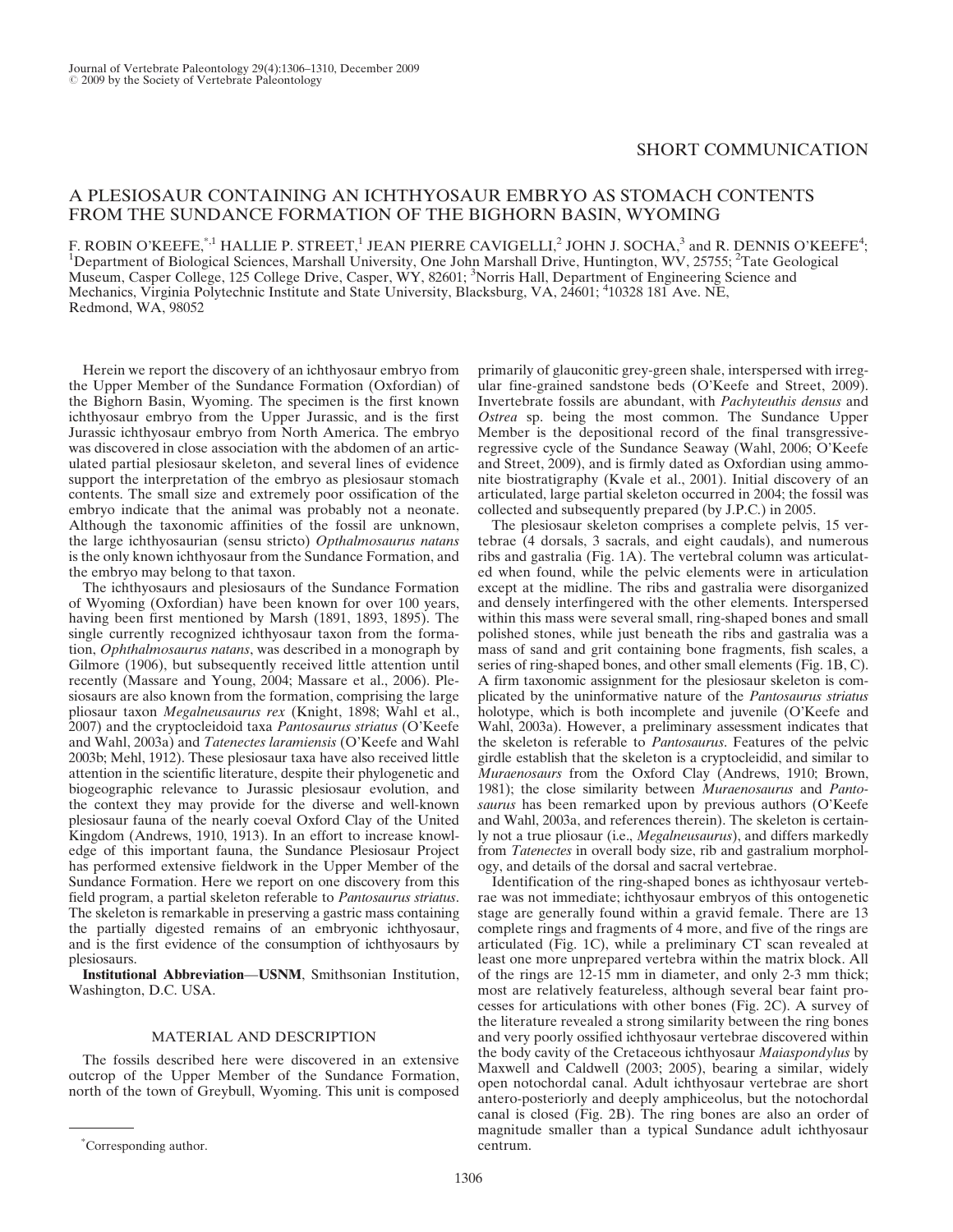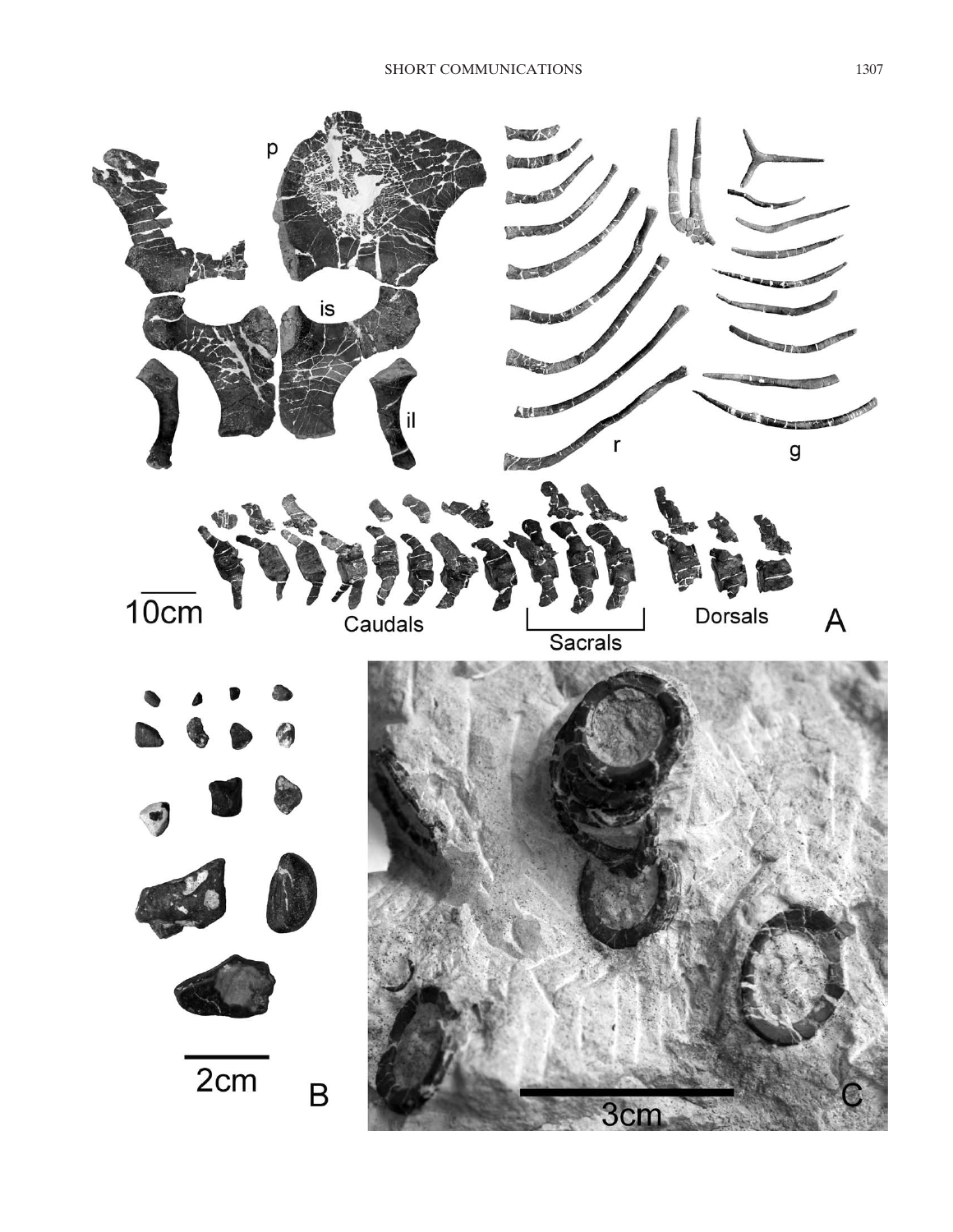The case for interpretation of the ring bones as ichthyosaur vertebrae was confirmed by the discovery of a small cranial element amongst the vertebrae (Fig. 2A). This 7 mm element is a fragment of a tooth row from either the mandible or maxilla/ premaxilla. The fragment contains the alveoli of at least four teeth, which are sub-millimeter in scale. No tooth crowns are present, but roots are preserved in the alveoli. The tooth roots clearly possess infolded dentine surrounded by cementum, a diagnostic condition of ichthyosaurs, and figured in the genus Ophthalmosaurus by Andrews (1910; however, for further discussion see below). A partial left scapula was also recovered. The dorso-lateral scapular blade is missing, and the medial portion is very poorly ossified, consisting of a sheath of periosteal bone surrounding a wedge-shaped matrix core that was presumably cartilaginous in life. The external surface of the scapula is also macerated and heavily fragmented. Taken together, the vertebral centra, identifiable scapula, and diagnostic tooth row confirm the assignment of the tiny skeleton to the Ichthyosauria.

The majority of the vertebral centra noted above, including the articulated series, are enmeshed in a coherent mass of sand and grit whose lithology differs markedly from the surrounding shale. The mass also included a few gastroliths, only 3 of which were over 2 cm in diameter; there are several of about 1 cm in diameter, and many smaller stones whose size grades into that of the sub-millimeter sand and grit particles (Fig. 1B). The gastroliths differ in composition, with quartzite, feldspar, basalt, and olivine represented. The sand and grit fraction is heterogeneous, comprising basaltic and quartzitic sand, invertebrate shell fragments, vertebrate bone fragments, fish scales, and glauconite. The gastroliths have the pitted, polished surface typical of plesiosaur gastroliths (Thompson et al., 2007), but are relatively few in number, small, and angular.

### DISCUSSION AND CONCLUSIONS

Several lines of evidence support the inference that the partial ichthyosaur skeleton figured here is preserved plesiosaur gut contents. The most obvious is the occurrence of the embryo within the abdominal skeleton of a plesiosaur. The extensive maceration of the scapular bone surface is suggestive of digestion by stomach acid. However, the strongest evidence is the gastric mass containing the articulated vertebrae. Lastly, gastroliths are a common occurrence in articulated plesiosaur skeletons (Thompson et al., 2007), as is their co-occurrence with food residue (Martill, 1992; Cicimurri and Everhart, 2001). The gastroliths are few and small by plesiosaurian standards, but comparable to those reported by Sato and Wu (2006) in a Cretaceous elasmosaur from Canada; also, the presence of a sand-sized fraction has been documented in both plesiosauroid and pliosauroid gastric masses (Andrews, 1913; Martill, 1992; Thompson et al., 2007), and is common in birds and other animals that ingest foreign bodies as an aid to digestion (Wings, 2007).

The fragmentary tooth row described here is attributed to the ichthyosaur embryo based on its distinctive, infolded dental morphology; however, the mode of tooth implantation in this element differs markedly from that observed in adult ichthyosaurs. The adult teeth of post-Triassic ichthyosaurs are aulacodont, lacking discrete alveoli and instead occurring in a deep 'alveolar groove' enclosed by labial and lingual flanges on both the maxilla

and dentary, to which the teeth are not ankylosed (terminology follows Mazin, 1983; adult morphological descriptions may be found in Gilmore, 1906; Andrews, 1910). Tooth implantation in the element in Figure 2 appears thecodont, a condition usually associated with basal archosaurs among reptiles. This difference may be ontogenetic, or it may indicate that the tooth row is not ichthyosaurian; an almost complete lack of data on ichthyosaur dental ontogeny makes a determination difficult.

However, evidence from extant taxa implies that this difference may be ontogenetic. In his description of embryonic ontogeny in the (acrodont) lizard Lacerta vivipara, Rieppel (1992) documents that the maxilla and dentary ossify very early in ontogeny, before mineralization of the dental anlagen. These anlagen then begin mineralization within the bodies of the maxilla and mandible deep to the alveolar groove, and then grow into the groove before ankylosing to its labial and lingual margins. Breakdown of the interdental plate and fusion of adjacent teeth then occurs after this ankylosis (Zaher and Rieppel, 1999). Therefore, at an ontogenetic stage of acrodonty, the teeth begin to erupt from the surface of the dentary or maxilla prior to their ankylosis with the walls of the alveolar groove or fusion to one another. This sequence would create a transient, thecodont-like morphology. Rieppel (1992) does not describe the ossification of the labial and lingual walls of the alveolar grooves relative to the main bodies of the tooth-bearing elements, and a thecodont-like stage would only occur if the lingual and labial walls ossify relatively late. Obviously ichthyosaurs are not acrodont, making direct comparisons with lizard ontogeny suspect; however the pattern of dental development in extant lizards suggests that the observed morphology may be a plausible early stage in the early development of the ichthyosaurian dentition.

An estimate of the ontogenetic age of the ichthyosaur is difficult given the lack of gravid female fossils of Ophthalmosaurus, but the skeleton is probably not a neonate. The overall state of ossification is quite poor, comparable to that of prepartum ophthalmosaurian embryos described by Maxwell and Caldwell (2003), while the state of dental development described above is analogous to an early prepartum stage of modern lizard ontogeny. The only ichthyosaur for which a good pre-birth growth series is known is Stenopterygius (Böttcher, 1990); length at parturition in this genus is about 75 cm for a 200 cm adult, and the notochordal canal is closed or nearly so. A length estimate for the embryo described here is not possible, but the vertebral centra are tiny compared to those of adult Ophthalmosaurus (Fig. 2B; the adult centrum is about 10cm in diameter, while the embryonic centrum is 1cm), and the notochordal canal is broadly open. The large Stenopterygius sample also contains evidence of prepartum embryo voiding from dead or dying adults (Böttcher, 1990). We therefore infer that the present specimen is a voided embryo rather than a neonate.

The occurrence of the embryo in a plesiosaur gut is somewhat puzzling. This is certainly the first record of the consumption of ichthyosaurs by plesiosaurs, but this is misleading if the ichthyosaur is a voided embryo. A wide variety of food items have been documented as gut contents in plesiosaurs, including cephalopod hooklets from true pliosaurs (Martill, 1992; Wahl et al., 2007), and fish fragments (Cicimurri and Everhart, 2001) and whole bivalves (McHenry et al., 2005) from elasmosaurs. It appears that carrion should be added to this list.

<sup>/</sup> FIGURE 1. A, partial plesiosaur skeleton (c.f. Pantosaurus striatus) from the Sundance Formation, Wyoming (USNM 536965). Girdle elements are displayed in dorsal view. Fourteen vertebrae are illustrated in dorsal view; the 15th vertebra is poorly preserved and not shown, and most of the neural arches are broken and disarticulated. The illustrated ribs and gastralia are a representative subset of relatively complete elements. Abbreviations: g, gastralia; il, ilium; is, ischium; p, pubis; r, ribs. B, gastroliths found in association with ichthyosaur embryo. C, block of matrix containing sandsized grit and partially articulated embryonic ichthyosaur vertebrae.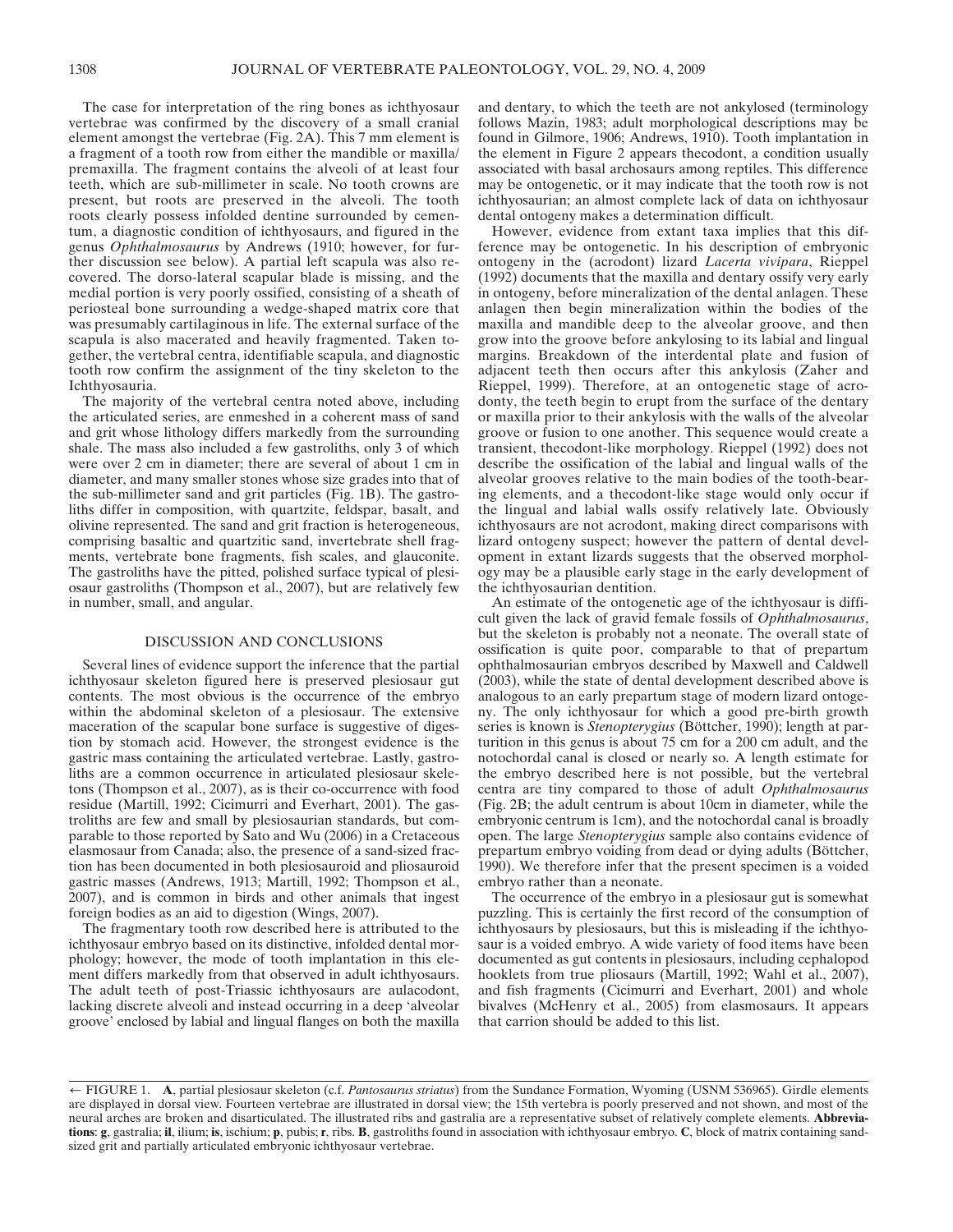





FIGURE 2. A, Tooth-bearing element recovered from the plesiosaur gastric mass. The teeth are very poorly developed but display infolded enamel, which is diagnostic for Ichthyosauria among marine reptiles. Identity of the element (maxilla or dentary), and displayed side (labial or lingual) are not known. B, Size comparison between an adult cervical vertebra of Opthalmosaurus natans (USNM 536972) and a completely prepared embryonic vertebral centrum recovered from the plesiosaur gastric mass. The center of the adult centrum is obscured by a small matrix concretion, but lacks an open notochordal canal, as is typical for adult ichthyosaurs. C, Detail of an embryonic centrum with relatively well-developed articulations for the rib and neural arch. This centrum is probably a cervical based on the dorsal location of the diapophysis and parapophysis. Abbreviations: alv, alveoli; dp, diapophysis; naf, neural arch facet; pp, parapophysis.

## ACKNOWLEDGMENTS

Special thanks are due to Cliff and Row Manuel, who first pointed out the potential of the field area that yielded this fossil, and for hospitality and assistance with the field program over several seasons. We thank E. Kvale, J. Marcot, K. Sears, S. Peters, and E. Love for assistance in the field. D. Hansen provided timely advice and permits from the Wyoming BLM, and we thank M. Carrano and the staff at the Smithsonian Institution for transport, curation, and other assistance. Comments by R. Holmes, E. Maxwell, and an anonymous reviewer greatly improved the manuscript, particularly Maxwell's comments on dental morphology and ontogeny. The Sundance Plesiosaur Project has been funded by National Geographic Society Committee for Research and Exploration Grant 7627-04, as well as New York College of Osteopathic Medicine research funds, and startup funds from the Marshall University Foundation.

### LITERATURE CITED

- Andrews, C. W. 1910. A Descriptive Catalogue of the Marine Reptiles of the Oxford Clay, Part I. British Museum (Natural History), London, 205 pp.
- Andrews, C. W. 1913. A Descriptive Catalogue of the Marine Reptiles of the Oxford Clay, Part II. British Museum (Natural History), London, 206 pp.
- Brown, D. S. 1981. The English Upper Jurassic Plesiosauridea (Reptilia) and a review of the phylogeny and classification of the Plesiosauria. Bulletin of the British Museum of Natural History 35:253–347.
- Böttcher, R. 1990. Neue Erkenntnisse über die Fortpflanzungsbiologie der Ichthyosaurier (Reptilia). Stuttgarter Beiträge zur Naturkunde (B) 164, Stuttgart 51.
- Cicimurri, D. J., and M. J. Everhart. 2001. An elasmosaur with stomach contents and gastroliths from the Pierre Shale (Late Cretaceous) of Kansas. Transactions of the Kansas Academy of Science 104:129–143.
- Gilmore, C. W. 1906. Notes on osteology of Baptanodon, with description of a new species. Memoirs of the Carnegie Museum 2:325–342.
- Knight, W. C. 1898. Some new Jurassic vertebrates from Wyoming. American Journal of Science, Fourth Series 5(whole number 155):378–380.
- Kvale, E. P., G. D. Johnson, D. L. Mickelson, K. Keller, L. C. Furer, and A. W. Archer. 2001. Middle Jurassic (Bajocian and Bathonian) dinosaur megatracksites, Bighorn Basin, Wyoming, U.S.A. Palaios 16:233–254.
- Marsh, O. C. 1891. Geological horizons as determined by vertebrate fossils. American Journal of Science 42:336–338.
- Marsh, O. C. 1893. Congress Geologique International, Compte Rendu de la 5me Session. Washington, D. C. 1891: 156–159.
- Marsh, O. C. 1895. The Reptilia of the Baptanodon beds. American Journal of Science 50:405–406.
- Martill, D. M. 1992. Pliosaur stomach contents from the Oxford Clay. Mercian Geologist 13:37–42.
- Massare, J. A., and H. A. Young. 2004. Gastric contents of an ichthyosaur from the Sundance Formation (Jurassic) of central Wyoming. Paludicola 5(2):21–27.
- Massare, J. A., E. A. Buchholtz, J. M. Kenney, and A. M. Chomat. 2006. Vertebral morphology of Ophthalmosaurus natans (Reptilia: Ichthyosauria) from the Jurassic Sundance Formation of Wyoming. Paludicola 5(4):242–254.
- Maxwell, E. E., and M. W. Caldwell. 2003. First record of live birth in Cretaceous ichthyosaurs: closing an 80 million year gap. Proceedings of the Royal Society of London B (suppl.) 270:S104–S107.
- Maxwell, E. E., and M. W. Caldwell. 2005. A new genus of ichthyosaur from the Lower Cretaceous of western Canada. Palaeontology 49:1043–1052.
- Mazin, J. 1983. L'implantation dentaire chez les Ichthyopterygia (Reptilia). Neues Jahrbuch für Geologie und Paläontologie, Monatshefte 7:406–418.
- McHenry, C. R., A. G. Cook, and S. Wroe. 2005. Bottom-feeding plesiosaurs. Science 310:75.
- Mehl, M. G. 1912. Muraenosaurus? reedii, sp. nov. and Tricleidus? laramiensis Knight, American Jurassic plesiosaurs. Journal of Geology 20:344–352.